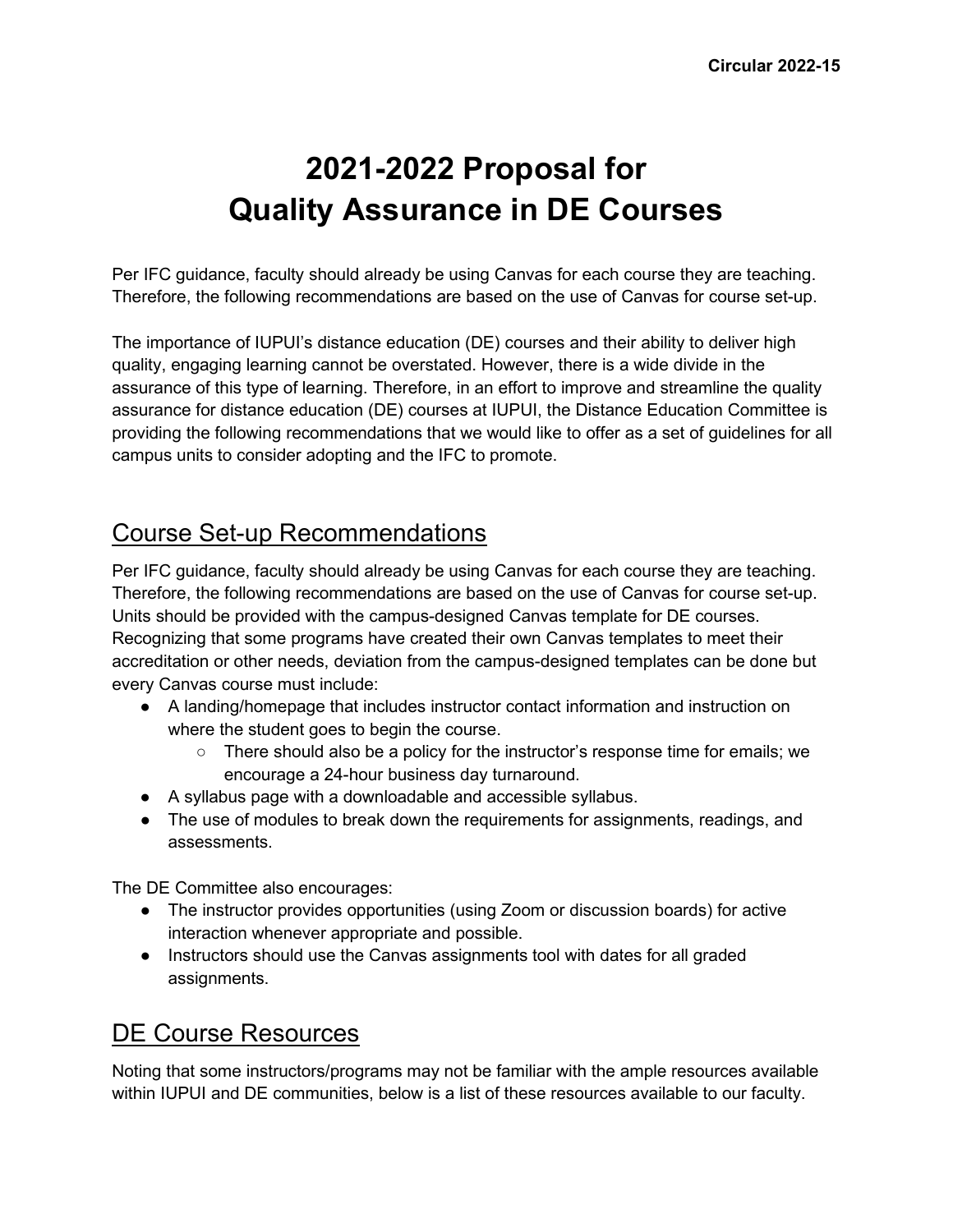## *IU-Approved Training Resources*

#### ● **Quality Matters**

IU has an exclusive agreement with Quality Matters (QM) to deliver our IU-customized Applying the Quality Matters Rubric (APPQMR) foundational training for QM credit (which means it functions as a prerequisite to other QM certification training). This is delivered through the teaching centers across all campuses. To learn more, contact the IUPUI CTL at [thectl@iupui.edu](mailto:thectl@iupui.edu) or (317) 274-1300.

#### ● **Quality Matters Peer Reviewer**

After you have completed the APPQMR certification, you can continue your certification and become a peer reviewer. In this role, you have the opportunity to review both IU and non-IU online courses for a small stipend. To learn more please [request a consultation](https://ctl.iupui.edu/Services/Consultations) with an IU QM-certified consultant.

#### ● **Quality Matters Advantage**

The QM Advantage custom self-review tool enables instructors to examine the quality of their online courses using the standards from the QM Higher Education Rubric, Sixth Edition. QM Advantage is an LTI app that integrates a Qualtrics survey with Canvas. The tool allows up to three reviewers per course to record their findings in the rubric and add free-text comments. Conducting an informal course evaluation with the tool can help you prepare your course for an official course review to put it on the pathway to QM certification. For more about QM Advantage, please visit [here.](https://kb.iu.edu/d/bhir)

● **Teaching for Student Success: An Evidence-based Approach, 2e (TSS)** IU offers a free certificate-generating Canvas course developed through a partnership between the Faculty Colloquium on Excellence in Teaching (FACET) and eLearning Design and Services (eDS). The CTL offers facilitated semester-long cohorts or you can complete the course on your own time, receiving asynchronous feedback on your assignment submissions to secure a certificate. To enroll in the TSS modules, visit this [webpage.](https://expand.iu.edu/courses/teaching-for-student-success-an-evidence-based-approach)

#### ● **The Association of College and University Educators (ACUE)**

An alternative certification to the TSS, ACUE's course in Effective Teaching Practices ensures that faculty learn about—and implement—the approaches that improve engagement and persistence and promote deeper learning. This 25-module course concentrates on teaching practices effective in face-to-face and online instruction. To learn more about the course and how to apply, please visit [here.](https://academicaffairs.iupui.edu/Strategic-Initiatives/Course-in-Effective-Teaching-Practices)

● **Accessibility Pressbooks** A tool that enables faculty and students to create and publish text in multiple formats, faculty can use this tool to compose and publish eTexts, deliver no-fee eTexts, build and compile collections of student reports throughout a course, publish student work, and much more. To learn more, please visit [here.](https://iu.pressbooks.pub/)

● **Zoom to the Next Level: Active Learning in the Virtual Classroom pressbook** Zoom can be a simple tool to get started with video conferencing, but it's also featurerich enough to orchestrate some complex interactions. The purpose of this book is to provide sample activities that leverage Zoom's features and demonstrate how they can work in concert to support active learning in the virtual classroom. With that in mind, we'll